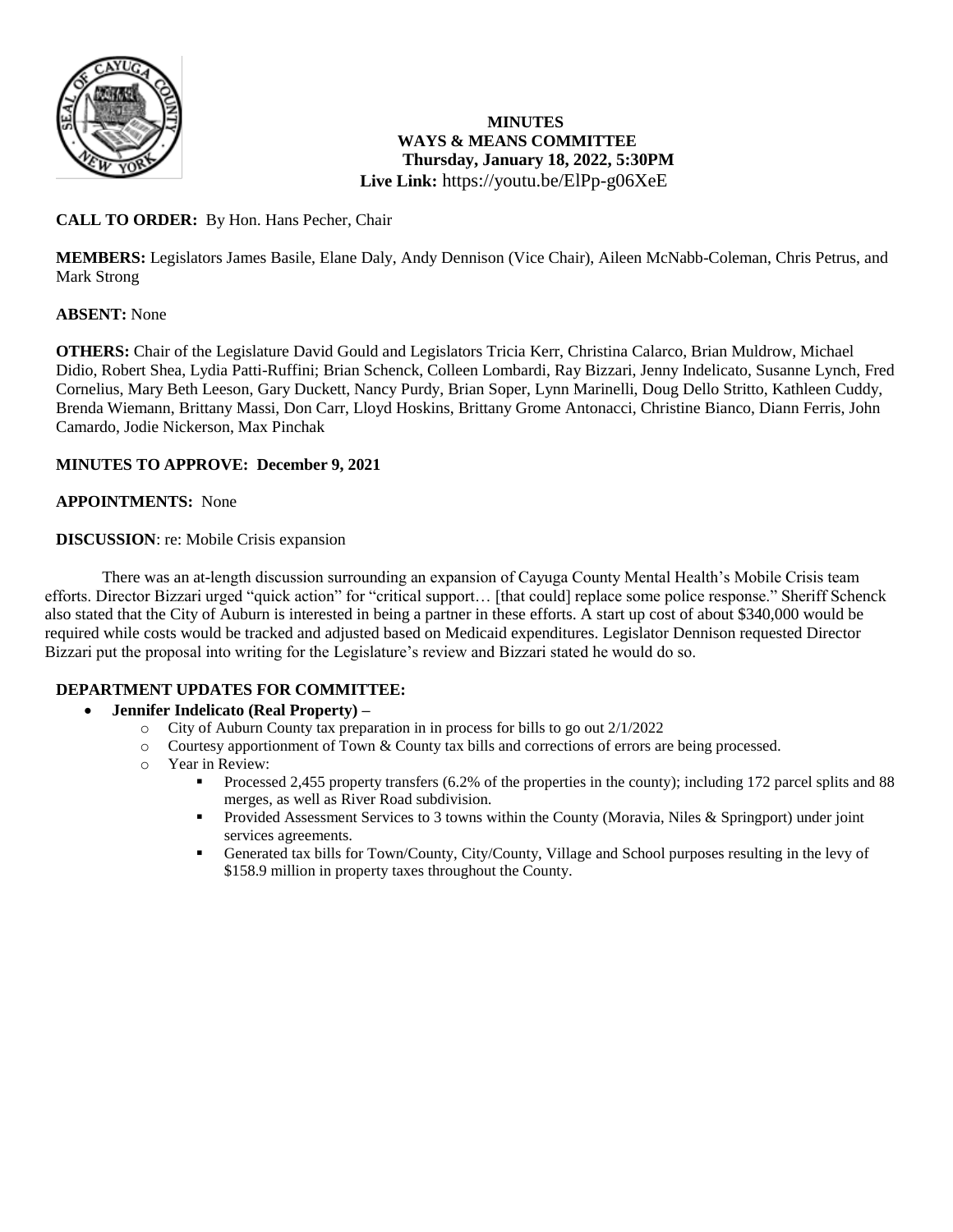| <b>Annual Revenue Generating Processes</b> |        |                |     |                         |
|--------------------------------------------|--------|----------------|-----|-------------------------|
|                                            | Muni # | <b>Parcels</b> |     | <b>Dollars</b>          |
| <b>2021 Assessment Rolls</b>               |        |                |     |                         |
| <b>Tentative &amp; Final Rolls</b>         | 23     | 30,610         |     |                         |
| <b>2021 Town County Taxes</b>              |        |                |     |                         |
| Town/County Tax Rolls & Bills              | 24     |                |     | 39,722 \$ 61,667,697.41 |
| <b>2021 Village Taxes</b>                  |        |                |     |                         |
| <b>Village Tax Rolls &amp; Bills</b>       | 9      |                |     | 4,096 \$ 2,433,742.68   |
| <b>2021 School Taxes</b>                   |        |                |     |                         |
| School Tax Rolls & Bills                   | 10     | 40,700         |     | \$94,638,066.05         |
| <b>2021 Tax Foreclosure/Auction</b>        |        |                |     |                         |
| Repurchases/Redeemed                       |        | 2              | - S | 117,033.90              |
| Sold at Auction                            |        |                | \$  |                         |
| <b>Total Municipal Revenue</b>             |        |                |     | \$158,856,540.04        |

Legislator Dennison asked about a county-wide property assessment scale and Director Indelicato stated she would explore what that would look like and report back.

## **David Dempsey (Treasurer) - No updates**

#### **Mary Beth Leeson (Finance) -**

- Our department is currently working on our year end closing process. This is an extremely busy time of year in our office.
- We are still working to get fixed asset reports from department as part of our adoption of new GASB standards.
- We have been working on the transition to a new county treasurer, which has required many banking changes, as well as shift of duties among staff in our department.

## **Diann Ferris (Human Resources/Civil Service) –**

| YEAR-TO-DATE COMBINED TRANSACTIONS: |       |
|-------------------------------------|-------|
| County Departments:                 | 2.017 |
| <b>Total Transactions:</b>          | 4.089 |

| <b>COUNTY APPLICATIONS:</b> |      |             | TOWN/VLG./SCHOOL DIST. APPLICATIONS: |      |             |
|-----------------------------|------|-------------|--------------------------------------|------|-------------|
|                             | 2021 | <u>2020</u> |                                      | 2021 | <u>2020</u> |
| Male                        | 27   | 23          | Male                                 | Q    |             |
| Female                      | 73   | 26          | Female                               | 24   |             |
| No Response                 | q    |             | No Response                          | 31   | 25          |
| White                       | 86   | 44          | White                                | 31   |             |
| <b>Minorities</b>           | q    |             | <b>Minorities</b>                    |      |             |
| No Response                 | 14   |             | No Response                          |      |             |

#### EXAM INFORMATION:

There were no Civil Service exams scheduled for the month of December 2021.

| Male        | $\Omega$ |
|-------------|----------|
| Female      | 0        |
| No Response | 0        |
| White       | 0        |
| Minorities  | 0        |
| No Response | ∩        |

- I began my onboarding as the new Human Resources Administrator on January 3, 2022;
- Attended my first Commission meeting earlier today;
- The HR Team is continuing to work efficiently and effectively;
- Working on several legal items with outside counsel;
- Director, Community Services position has been filled.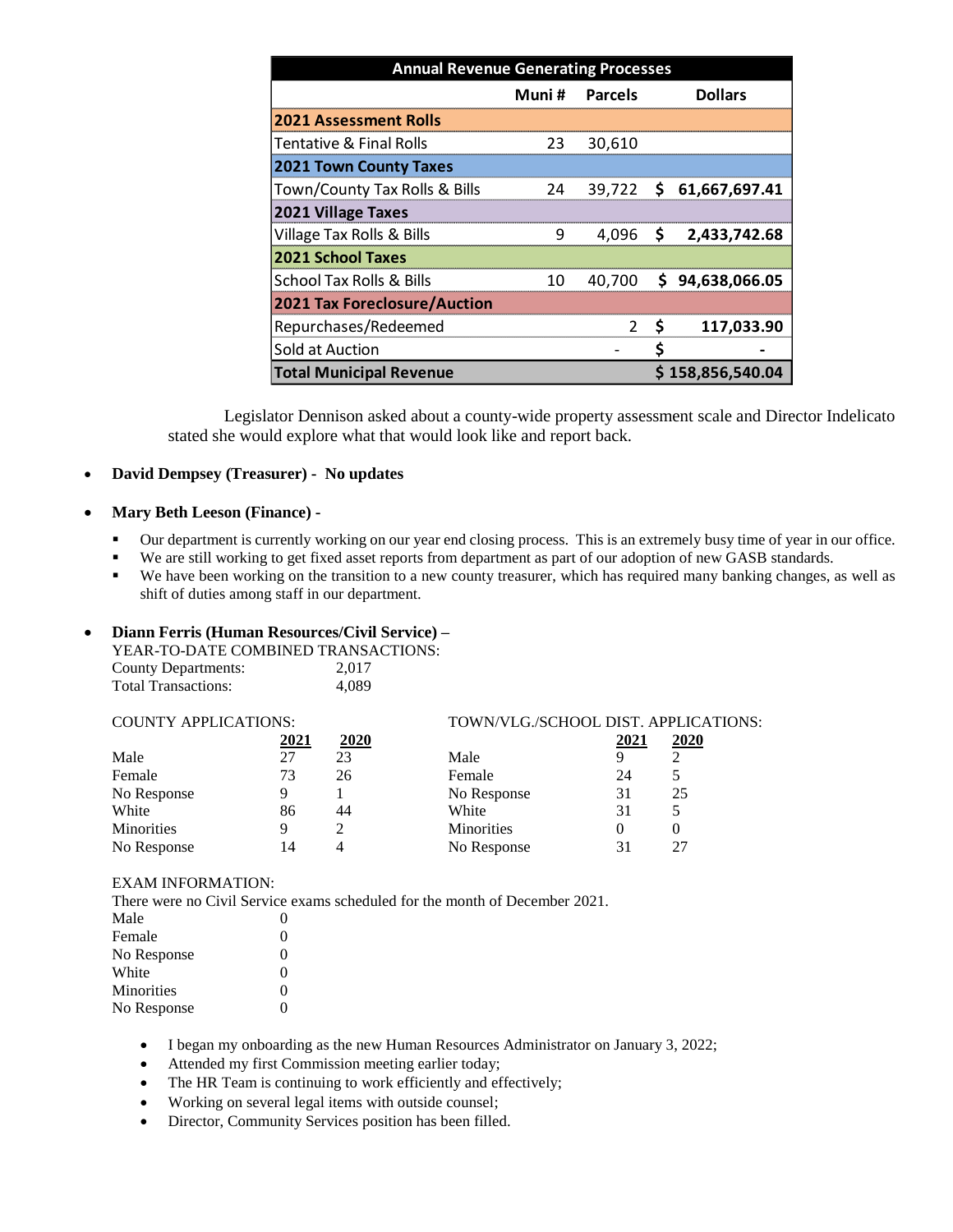#### **RESOLUTIONS:**

# **WAYS & MEANS:**  1-22-WM-1 Authorizing the Chair of the County Legislature to sign contracts with certain agencies. **Motion by Petrus, 2nd by McNabb-Coleman. All in favor.**

- 1-22-WM-2 Authorize the closing of a Capital "H" project. **Motion by Dennison, 2nd by Strong. All in favor.**
- 1-22-WM-3 **(PULLED)** Authorize the Director of Finance to fill accountant position. **No Motion.**

1-22-WM-4 Ratifying the approval of the purchase and sale agreement between Cayuga Community College (the "College") and Bowtak, Inc for 83-87 Wall St., Auburn, (the "property") and confirming review under SEQRA. **Motion by Petrus, 2nd by McNabb-Coleman. All in favor.**

- 1-22-WM-5 Authorizing the Purchase of Tax-Delinquent Property Owned By Cayuga County. **Motion by Dennison, 2nd by Petrus. All in favor.**
- 1-22-WM-6 Resolution to delete unenforceable tax lien on Tax Map Number 45.20-1-43.1 in the Town & Village of Cato. **Motion by Petrus, 2nd by Strong. All in favor.**

**HEALTH & HUMAN SERVICES: Motion to Bundle HH-1, 2, 4, 6, 7, 8, 9, 10, 11, 12, and 13 by Dennison, 2nd by Petrus. All in favor.**

- 1-22-HH-1 Authorizing the Chair of the Legislature and the Director of the Office for the Aging to extend a contract under the provisions of the Senior Nutrition Program Titles IIIC-1, IIIC-2 and WIN for meal service for January 1, 2022 – December 31, 2022.
- 1-22-HH-2 Authorizing the Chair of the Legislature and the Director of the Office for the Aging to enter into an agreement for the provision of frozen meals for Senior Citizens using Unmet Need funding.
- 1-22-HH-3 Authorization to create and fill a Public Health Assistant position in the Health Department. **Motion by Dennison, 2nd by Strong. All in favor.**
- 1-22-HH-4 Authorization to fill a Part Time Early Intervention Service Coordinator Position
- 1-22-HH-5 Authorizing the Public Health Director to create and fill a Sr. Public Health Assistant in the Health Department. **Motion by Dennison, 2nd by Strong. All in favor except Dennison.**
- 1-22-HH-6 Authorizing the Chairman of the Legislature and the Commissioner of Social Services to Enter into a Contract with Catholic Charities to Provide SSI Maximization for Safety Net Assistance (SNA) and Temporary Assistance to Needy Families (TANF)
- 1-22-HH-7 Authorizing the Chairman of the Legislature and the Commissioner of Social Services to Enter into a Contract with Catholic Charities of the Finger Lakes to Provide Supervised Visitation Services for Clients Referred to them by the Department of Social Services
- 1-22-HH-8 Authorizing the Chairman of the Legislature and the Commissioner of Social Services to Enter into Contracts for Day Care Services
- 1-22-HH-9 Authorizing the Commissioner of Social Services to fill 4 FT Caseworker Positions in the Child Welfare Services Units of the Department of Social Services
- 1-22-HH-10 Authorizing the Commissioner of Social Services to Fill Human Services Examiner Position in the Department of Social Services
- 1-22-HH-11 Authorizing the Chairman of the Legislature and the Director of Community Services or Successor to implement the Foster Care Incentive Program
- 1-22-HH-12 Authorizing a Salary Adjustment for Non-Bargaining Seasonal HEAP Clerks in the Department of Social Services for the Year 2022.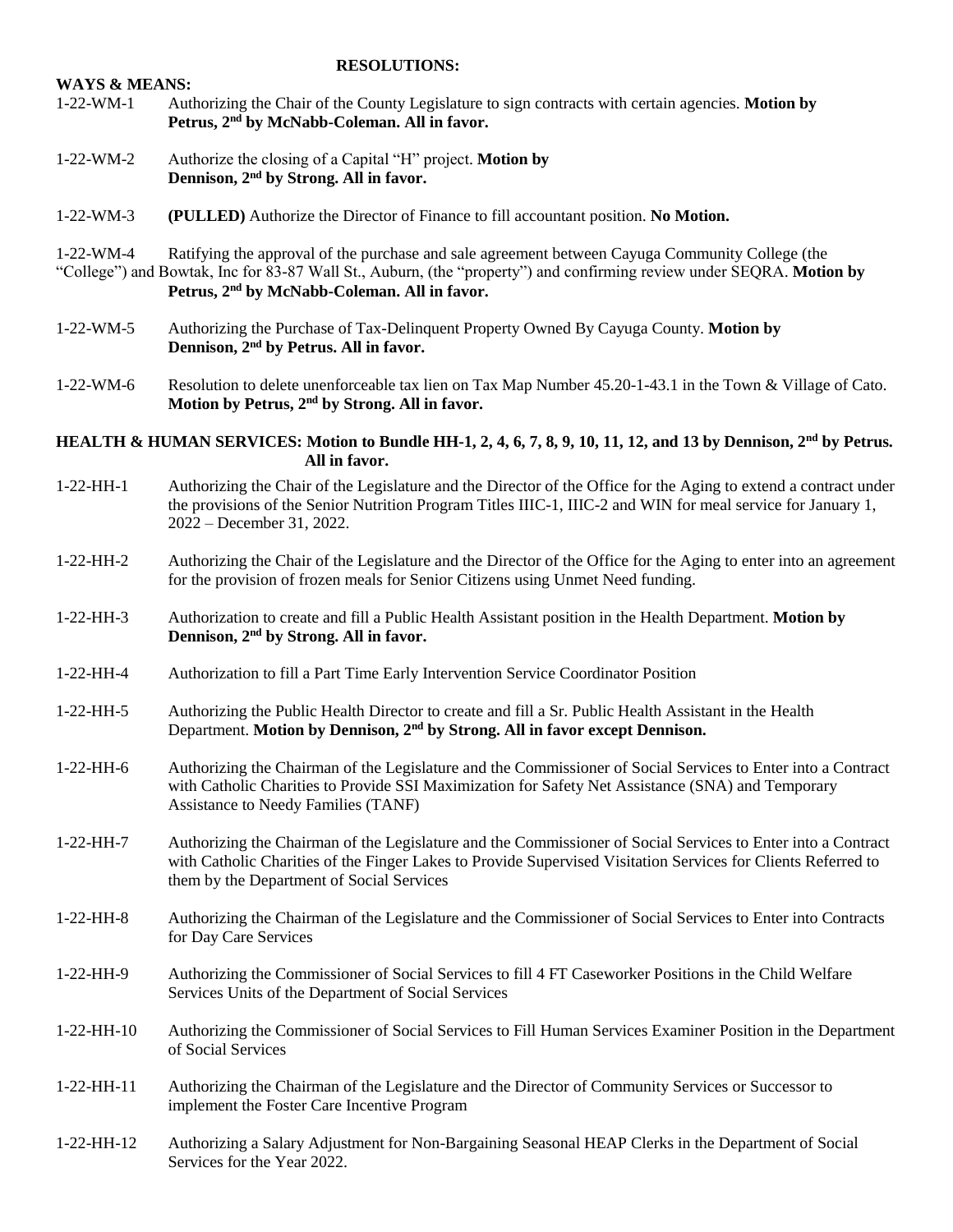1-22-HH-13 Authorizing the Cayuga County Mental Health Department to accept Regional OMH State Aid and to pay various state aid contracts on behalf of the Central New York Director's Planning Group (CNYDPG)

1-22-HH-14 **(AMENDED @ HHS)** Authorize the Chair of the Cayuga County Legislature and the Director of Community Services to enter into contracts for mental health services. **Motion by Dennison, 2nd by Petrus. All in favor.**

1-22-HH-15 **(PULLED)** Authorizing the Cayuga County Legislature to appropriate ARPA funds to Cayuga County Mental Health Center to continue the Healing Communities Study's Work. **No Motion.**

1-22-HH-16 Authorizing the Chair of the Cayuga County Legislature and the Director of Community Services to contract with Liberty Resources, Inc., for the provision of Adult Crisis Respite. **Motion by Dennison, 2nd by Daly. All in favor.**

- 1-22-HH-17 **(TABLED @ HHS)** Authorizing the Cayuga County Community Mental Health Center to accept additional state aid. **No motion.**
- 1-22-HH-18 Authorizing the Chair of the Cayuga County Legislature and the Director of Community Services to accept an OMH Workforce Grant. **Motion by Daly, 2nd by Strong. All in favor.**
- 1-22-HH-19 Authorize the filling of a full time Supervising Social Worker (CMH) position at the Community Mental Health Center. **Motion by Petrus, 2nd by Strong. All in favor.**
- 1-22-HH-20 **(ADDED @ HHS)** Appoint Director of Community Services, Mental Health Department. **Motion by Dennison, 2nd by McNabb-Coleman. All in favor.**
- 1-22-HH-21 **(ADDED @ HHS)** Appoint Commissioner of Social Services. **Motion by Petrus, 2nd by McNabb-Coleman. All in favor.**

# **GOVERNMENT OPERATIONS:**

1-22-GO-1 Authorizing the Chief Information Officer to create and fill a Senior Computer Systems Technician position in the Cayuga County Information Technology Department. **Motion by Dennison, 2nd by Strong. All in favor.**

#### **PLANNING:**

1-22-PL-1 Authorizing the filing of applications for State Assistance from the Household Hazardous Waste (HHW) State Assistance Program, signing of the associated state contracts and authorizing circulation of bids for HHW/Electronics Recycling Vendor Services. **Motion by Petrus, 2nd by Dennison. All in favor.**

|                   | PUBLIC WORKS: Motion to Bundle PW-1, 2, 3, 4 and 5 by Petrus, 2 <sup>nd</sup> by Strong.<br>All in favor.                                                                                                                                                                                            |
|-------------------|------------------------------------------------------------------------------------------------------------------------------------------------------------------------------------------------------------------------------------------------------------------------------------------------------|
| $1-22-PW-1$       | Authorizing the Chair of the Cayuga County Legislature to sign a three-year renewal agreement for<br>Professional Services to provide Environmental Health and Safety Compliance Support Services                                                                                                    |
| $1-22-PW-2$       | Fixing day and notice of public hearing pursuant to NY Gen. Mun. Law § 6-d to authorize expenditure of finds<br>from Reserve Account No. A-18838 Pavilion Building and Equipment for repairs to the Emerson Park<br>Pavilion Roof                                                                    |
| $1-22-PW-3$       | Authorizing the signing of Supplemental #1 with NYSDOT, increase of Capital "H" Project 15-03 ("Cr 31b-<br>East Brutus St. Road Preservation"), authorizing the transfer of funds, and authorizing the Chair of the<br>Legislature and the Highway Superintendent to execute any and all agreements. |
| $1-22-PW-4$       | Authorization to fill two (2) Motor Equipment Operator Medium position and two (2) Motor Equipment<br>Operator Heavy in the County Highway Department                                                                                                                                                |
| $1 - 22 - PW - 5$ | Authorization to purchase Highway Equipment                                                                                                                                                                                                                                                          |